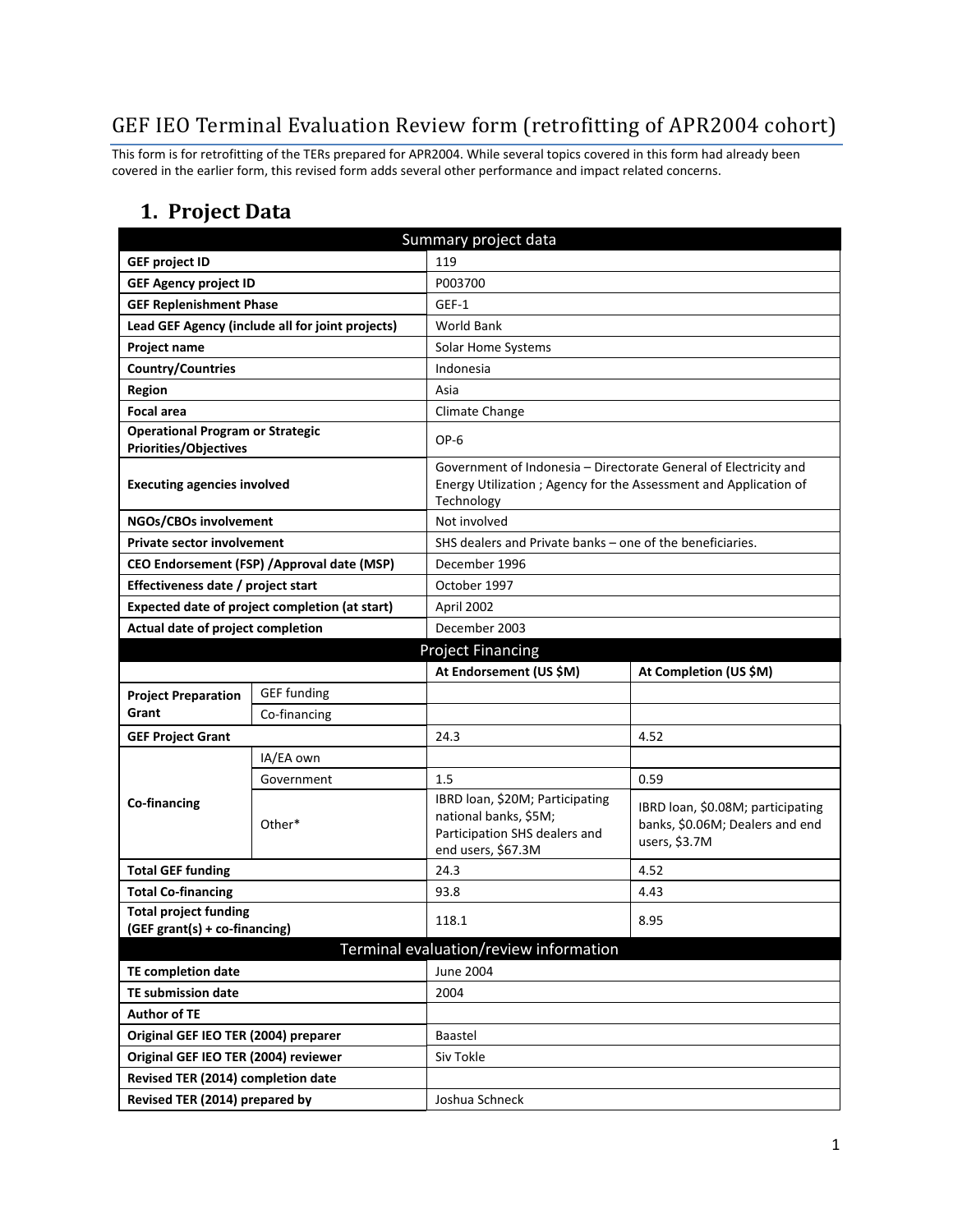| TER GEF IEO peer review (2014) | Neerai Negi |
|--------------------------------|-------------|
|                                |             |

\*Includes contributions mobilized for the project from other multilateral agencies, bilateral development, cooperation agencies, NGOs, the private sector, and beneficiaries.

### **2. Summary of Project Ratings**

| <b>Criteria</b>                                  | <b>Final PIR</b> | <b>IA Terminal</b><br><b>Evaluation</b> | <b>IA Evaluation</b><br><b>Office Review</b> | <b>GEF EO Review</b> |
|--------------------------------------------------|------------------|-----------------------------------------|----------------------------------------------|----------------------|
| <b>Project Outcomes</b>                          |                  |                                         |                                              |                      |
| <b>Sustainability of Outcomes</b>                |                  |                                         |                                              | ML                   |
| <b>M&amp;E Design</b>                            |                  |                                         |                                              |                      |
| <b>M&amp;E</b> Implementation                    |                  |                                         |                                              |                      |
| <b>Quality of Implementation</b>                 | HS               | HS                                      | HS                                           |                      |
| <b>Quality of Execution</b>                      |                  |                                         |                                              | MS                   |
| <b>Quality of the Terminal Evaluation Report</b> |                  |                                         |                                              |                      |

## **3. Project Objectives**

3.1 Global Environmental Objectives of the project:

According to the Project Document (PD), the GEOs of the project are to mitigate emissions of CO2 in Indonesia that contribute to climate change. The PD states that a "significant" portion of Indonesia's rural population satisfies their energy needs by fossil fuel consumption, leading to CO2 emissions. Penetration of Solar Heating Systems (SHS) would reduce CO2 emissions through the displacement of fossil fuels. As stated in the PD, the anticipated lifetime direct reductions in CO2 from this project are 1.3 million tons; with an additional 0.9 million tons CO2eq indirect reductions.

3.2 Development Objectives of the project:

According to the Project Document, the development objectives of the project were as follows:

- a. To provide electricity to rural customers who cannot be served economically or in a timely manner by conventional rural electrification;
- b. To facilitate participation by the private sector in advancing renewable energy commercialization;
- c. To promote environmentally sound energy resource development in Indonesia and reduce the energy sector's dependence on fossil fuels; and
- d. Strengthen Indonesia's institutional capacity to support and sustain decentralized rural electrification using solar photovoltaics

3.3 Were there any **changes** in the Global Environmental Objectives, Development Objectives, or other activities during implementation?

**No** changes to the overall GEO or DO were noted in the TE. However, the project was restructured following MTR in 2001, with several output targets reduced. The principle change is:

• SHS install target of 200,000 reduced to 70,000 units; and associated target for number of people served reduced from 2 million to 300,000.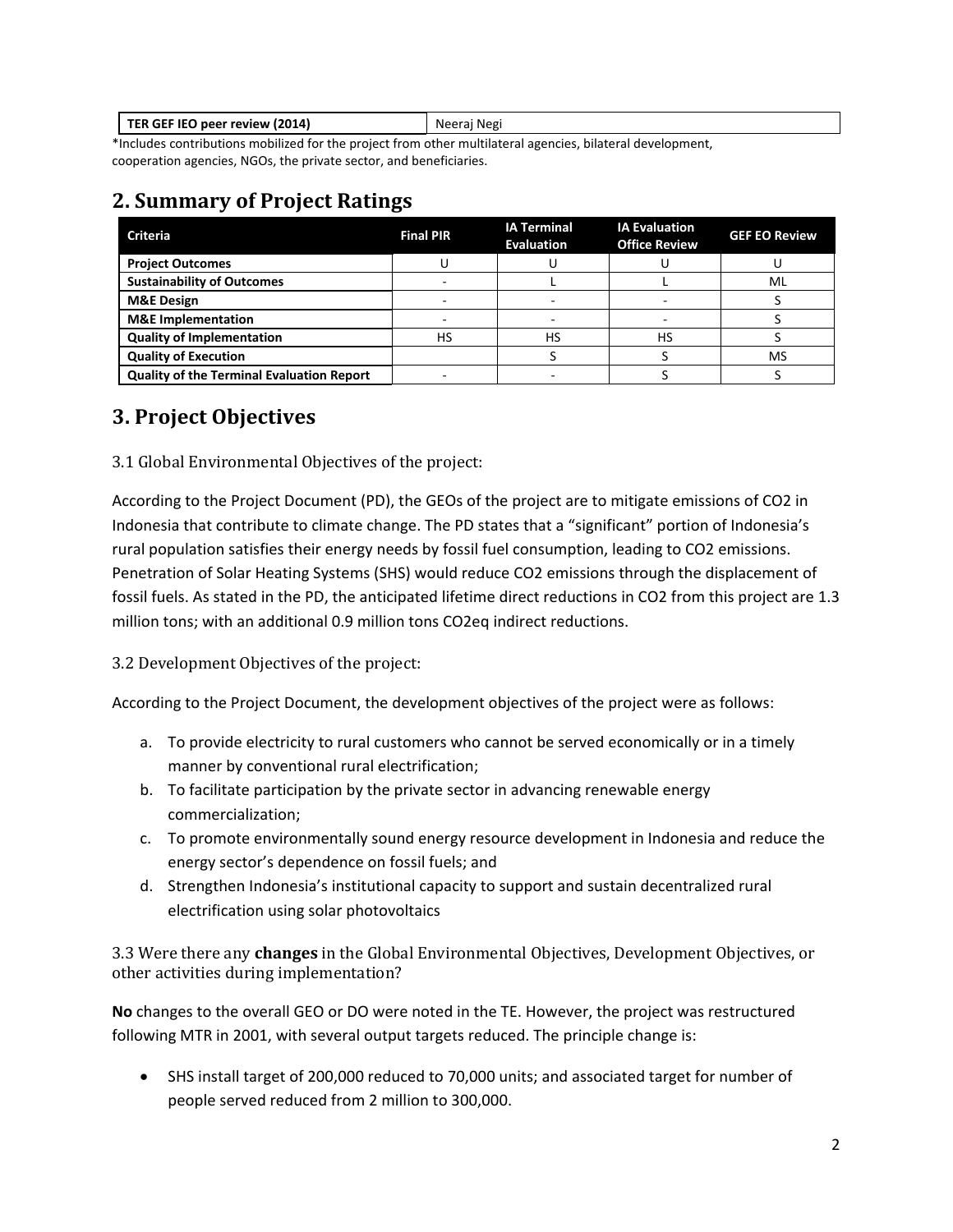## **4. GEF EO assessment of Outcomes and Sustainability**

Please refer to the GEF Terminal Evaluation Review Guidelines for detail on the criteria for ratings.

Relevance can receive either a Satisfactory or Unsatisfactory rating. For Effectiveness and Cost efficiency, a six point rating scale is used (Highly Satisfactory to Highly Unsatisfactory), or Unable to Assess. Sustainability ratings are assessed on a four-point scale: Likely=no or negligible risk; Moderately Likely=low risk; Moderately Unlikely=substantial risks; Unlikely=high risk. In assessing a Sustainability rating please note if, and to what degree, sustainability of project outcomes is threatened by financial, sociopolitical, institutional/governance, or environmental factors.

Please justify ratings in the space below each box.

| 4.1 Relevance | Rating: Satisfactory |
|---------------|----------------------|
|---------------|----------------------|

According to the Request for CEO Endorsement, the project is consistent with the (then) draft GEF Operational Strategy 6. The project was expected to help lower the costs of solar PV technology in Indonesia, and set a new lower global benchmark price for SHS, thereby stimulating further penetration and realization of GEOs. The barriers targeted by the project included lack of established large markets for SHS and the lack of available credit for SHS purchases. Moreover, the project is relevant to Indonesia. Indonesia ratified the UNFCCC, making it eligible to receive GEF funds under the convention. According to the Request document, "the project has high priority in Indonesia, given that the access of rural Indonesian households to modern forms of energy less than commensurate with Indonesia's overall level of economic development. As stated in the Request for CEO Endorsement, the GOI has a long history of commitment to the SHS project,This dates to 1993, when the GOI submitted a proposal for a similar project that included GEF funding. Following this, a formal request was submitted from the Vice Chairman of the Indonesian Planning Agency (BAPPENAS) to the Bank that reaffirmed the high priority placed by the GOI on using cost-effective renewable energy sources to meet growing energy demands in Indonesia, particularly in the rural areas (Request document, pg 8).

| <b>4.2 Effectiveness</b> | Rating: Unsatisfactory |  |
|--------------------------|------------------------|--|
|                          |                        |  |

According to the Terminal Evaluation, achievement of the project's objectives was severely hampered by the Asian Financial Crisis of 1997, which affected the country just as project implementation started. While the project fell far short of original targets for SHS sales and associated GHG reductions, it reportedly succeeded in strengthening Indonesia's institutional capacity to support and sustain decentralized rural electrification using PV, and in providing a model for participation by the private sector in advancing renewable energy commercialization. Achievements under each of the 4 DOs are as follows:

a) *Providing electricity to rural customers by SHS*: this DO was not achieved to any appreciable level. The original KPI target of 200,000 SHS installed – later reduced to 70,000 – was not met, as only 8,054 SHS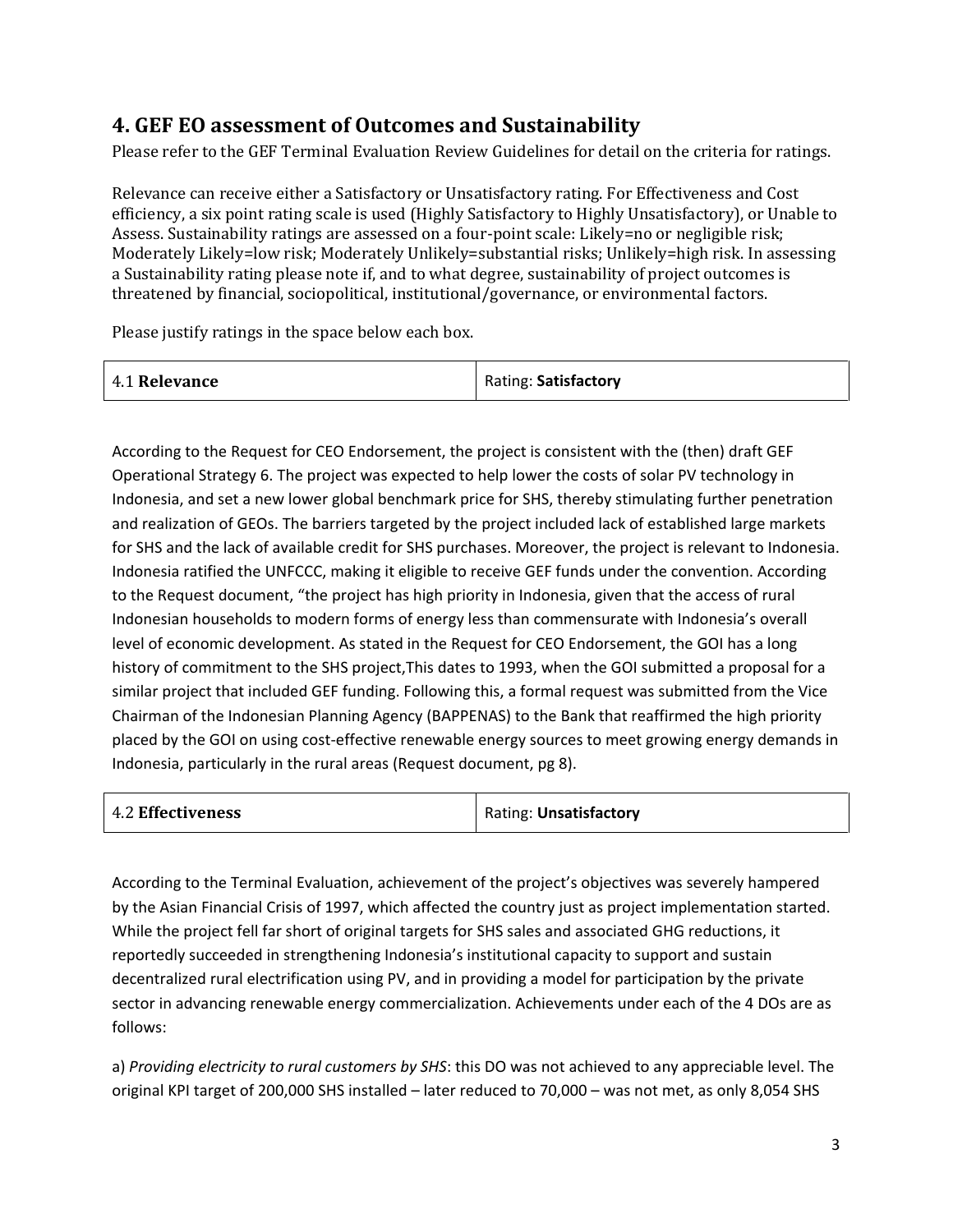units were installed (4% of original target; 12% revised target) serving about 35,000 people (from an original target of 2 million, reduced to 300,000).

b) *Facilitate participation by the private sector in advancing renewable energy commercialization*. This objective was partially achieved as the number of SHS dealers increased from 1 to 6; prices of 50 Wp systems fell from \$550-\$800 at appraisal to \$450-525 at project completion; no problem loans were reported by SHS dealers; and the credit repayment rate is reportedly above 95%. In addition, 2 local Indonesian firms that received assistance with component design and testing are now exporting SHS components. At the same time, these achievements are tempered by the limited sales of SHS during the project's implementation period. Judged by the extent of SHS sales, the project cannot be seen has having advanced participation by the private sector in a substantial way.

c*) Promote environmentally sound energy resource development in Indonesia and reduce the energy sector's dependence on fossil fuels.* The KPI under this was fossil fuel conserved. Compared to an original target of 546,720 kiloliters, only 20,441 kiloliters (<4%) were conserved due to the limited number of SHS units installed.

d) *Strengthen Indonesia's institutional capacity to support and sustain decentralized rural electrification using solar photovoltaics.* Achievements under this objective were to be measured by strengthening of the government agency's (BPPT) capacity to certify the technical capabilities of solar PV systems and completion of a study on decentralized rural electrification and SHS. Achievements here were significant, although the planned study was cancelled due to time constraints and difficulty meeting Bank procurement requirements in a timely manner (ICR). The PV testing lab of BPPT obtained an ISO 17025 accreditation – beyond the original target – and it now tests and certifies products from the US, Indonesia, and the Netherlands. And a Project Support Group (PSG), established by the project, effectively carried out field audits and other monitoring responsibilities and provided capacity building and TA, including training of more than 479 staff in the rural distribution networks of the participating companies (ICR, pg 6).

| Rating: Moderately Satisfactory |
|---------------------------------|
|                                 |

While the Efficiency of the project per se is not rated in the ICR, the ICR does provide an ERR and NPV analyses, which both indicate a favorable rate of return. The project also appears to have done an adequate job of restructuring and adapting to the financial crisis, and in doing so, was able to achieve some success in terms of capacity building and helping to modestly advance participation of the private sector in renewable energy. At the same time, the failure to conduct the study on decentralized rural electrification appears to have been largely under the control of the project's management and was due to a failure to manage the Bank's procurement requirements in a timely manner. In other respects, the project's management was efficient – no delays were attributed to project management and the project is reported to have coordinated well with project stakeholders including the private banks, the GOI, and private sector SHS dealers. Efficiency is therefore rated as moderately satisfactory.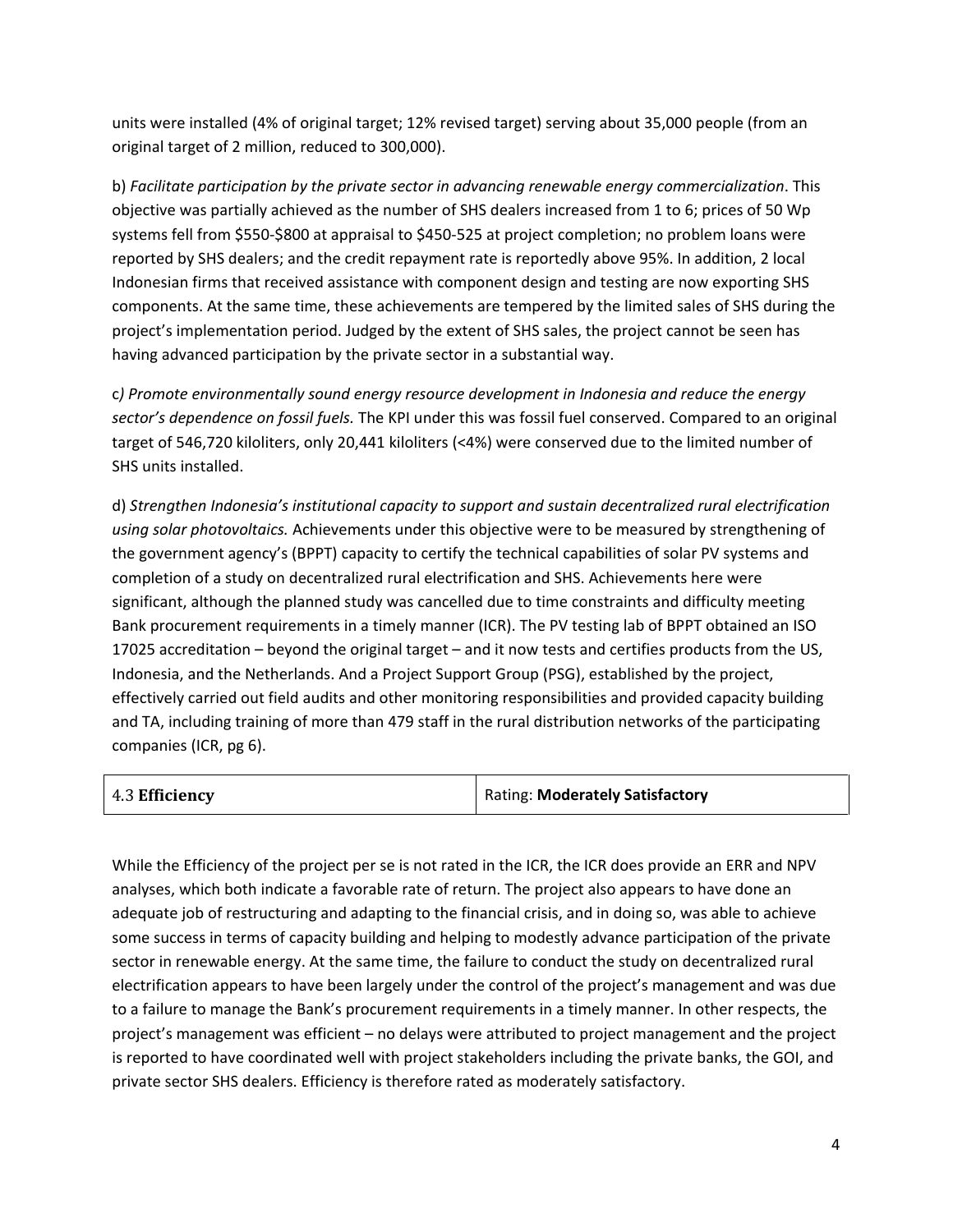| 4.4 Sustainability | Rating: Moderately Likely |
|--------------------|---------------------------|
|                    |                           |

While the ICR rates sustainability of project outcomes are Likely, this review finds moderate financial risks that warrant downgrading of the sustainability rating to Moderately Likely. Sustainability is assessed along the following four dimensions:

*1) Environmental threats to sustainability* – (**L**) No significant threats to the sustainability of project outcomes are environmental in nature.

*2) Financial threats to sustainability* – (**ML**) Moderate financial risks exist to project sustainability. These primarily stem from the fact that continued and further expansion of SHS is dependent upon market forces that continue to be unpredictable. On the positive side, the business environment in Indonesia is recovering following the peak of the financial crisis in 1997-99 (ICR, pg 12). As a result, factors that limited the demand for SHS systems and the number of private banks willing to lend for SHS have improved. Additionally, the price of PV modules continues to decline, and the ICR cites a number of initiatives underway to assist SHS dealers in a transition to full commercial operation (without the subsidy). At the same time, the small size of the local market for SHS may limit the long-term sustainability of the SHS testing lab established through the project. Finally, the GOI continues to subsidize fossil fuels that compete with SHS systems.

3) *Institutional threats to sustainability* – (**L**) As per the information provided in the ICR, several institutional factors appear to be aligned positively in support of sustainability of project outcomes. These include: an Association of Indonesian SHS Dealers, established in 1992, was reactivated in 2000. This organization's goals are to promote SHS business activities, provide advice to SHS dealers, and inform GOI of SHS market opportunities. ICR reports that 8 companies are currently registered as members, and the Association is working on establishing an accreditation system. It also reports that the marketing, business and technical capabilities of SHS dealers have improved and that national quality standards and testing capabilities are in place (ICR, pg 12).

Socio-political threats to sustainability – (**L**) While the GOI continues to provide subsidies for kerosene and other fossil fuels which decrease the competitiveness of SHS, there are other more direct signs of support of SHS. ICR reports that local governments are starting to adopt a market based approach to SHS subsidies – moving away from the direct procurement policy (and subsequent free or highly subsidized distribution to a few households) that reduces the incentive for private firms to move into SHS. Moreover, the GOI is aware that increased adoption of SHS actually reduces government expenditures as less public funds have to be put towards fossil fuel subsidies.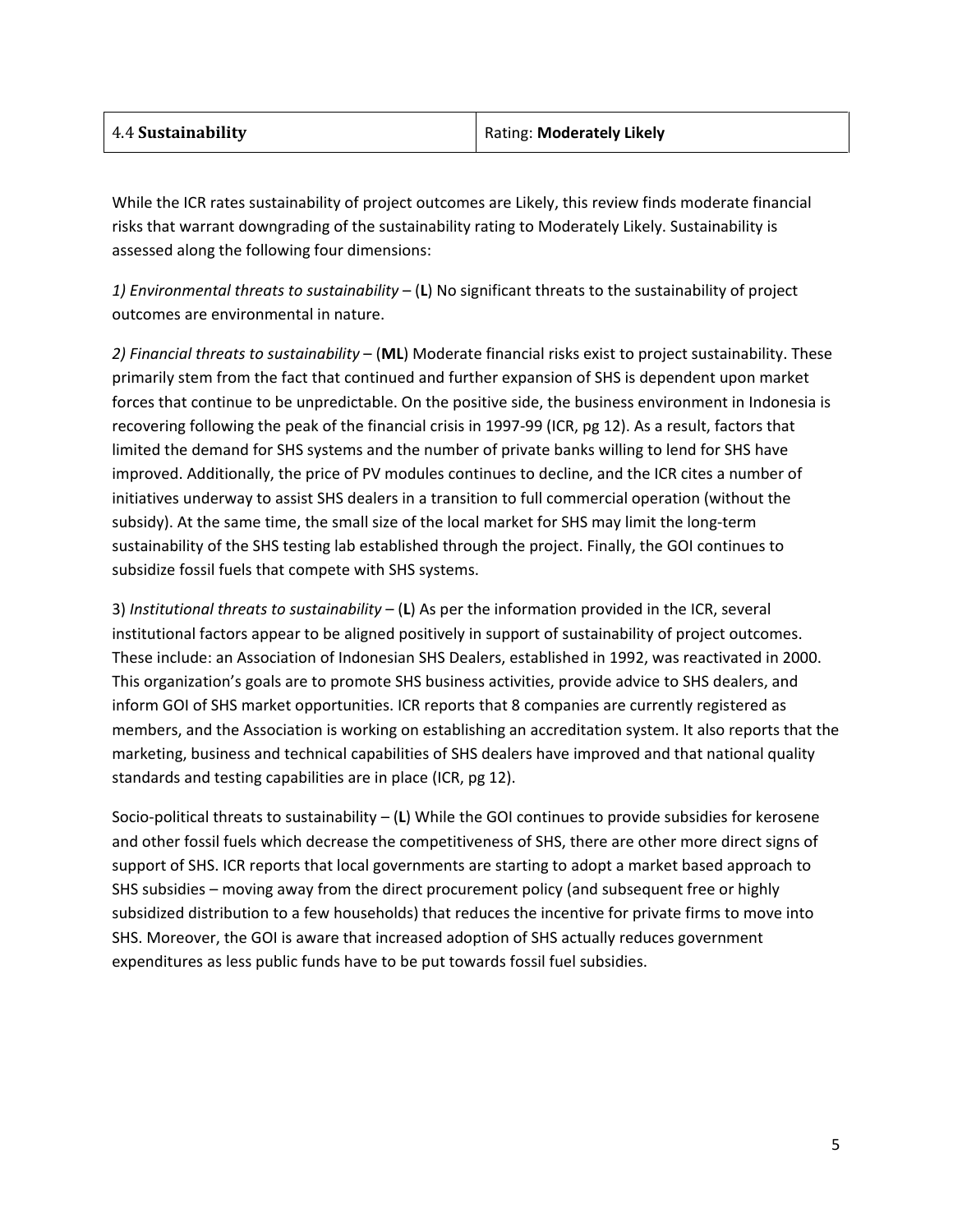### **5. Processes and factors affecting attainment of project outcomes**

5.1 Co-financing. To what extent was the reported co-financing essential to the achievement of GEF objectives? If there was a difference in the level of expected co-financing and actual co-financing, then what were the reasons for it? Did the extent of materialization of co-financing affect project's outcomes and/or sustainability? If so, in what ways and through what causal linkages?

Actual co-financing (\$4.43M) was a fraction (<5%) of original commitments. However, the failure of project to achieve sales of SHS systems on the scale originally envisioned is due largely to the effects of the Asian Financial Crisis. The crisis, while reducing the available credit (including promised co-financing from private banks), also reduced consumer demand as the local currency was devalued and the cost of alternative fossil fuels decreased further. Thus, the failure of co-financing to materialize in a substantial way likely contributed to some of the project's shortcomings, but was likely not the principle cause of the project's failings.

5.2 Project extensions and/or delays. If there were delays in project implementation and completion, then what were the reasons for it? Did the delay affect the project's outcomes and/or sustainability? If so, in what ways and through what causal linkages?

Delays and extensions were minimal and due to adaptive management in response to the Financial crisis. The ICR does note that the failure of the project to undertake a study on rural electrification was due to difficulties in meeting the Bank's procurement policies in a timely manner. However, no additional detail on this is available.

5.3 Country ownership. Assess the extent to which country ownership has affected project outcomes and sustainability? Describe the ways in which it affected outcomes and sustainability, highlighting the causal links:

Country ownership appears to have been strong and is evidenced by the GOI Agency's follow through on SHS certification of its lab and in the willingness of local governments to try new approaches in promoting and supporting SHS (moving away from the direct subsidy approach – see section on Sustainability).

#### **6. Assessment of project's Monitoring and Evaluation system**

Ratings are assessed on a six point scale: Highly Satisfactory=no shortcomings in this M&E component; Satisfactory=minor shortcomings in this M&E component; Moderately Satisfactory=moderate shortcomings in this M&E component; Moderately Unsatisfactory=significant shortcomings in this M&E component; Unsatisfactory=major shortcomings in this M&E component; Highly Unsatisfactory=there were no project M&E systems.

Please justify ratings in the space below each box.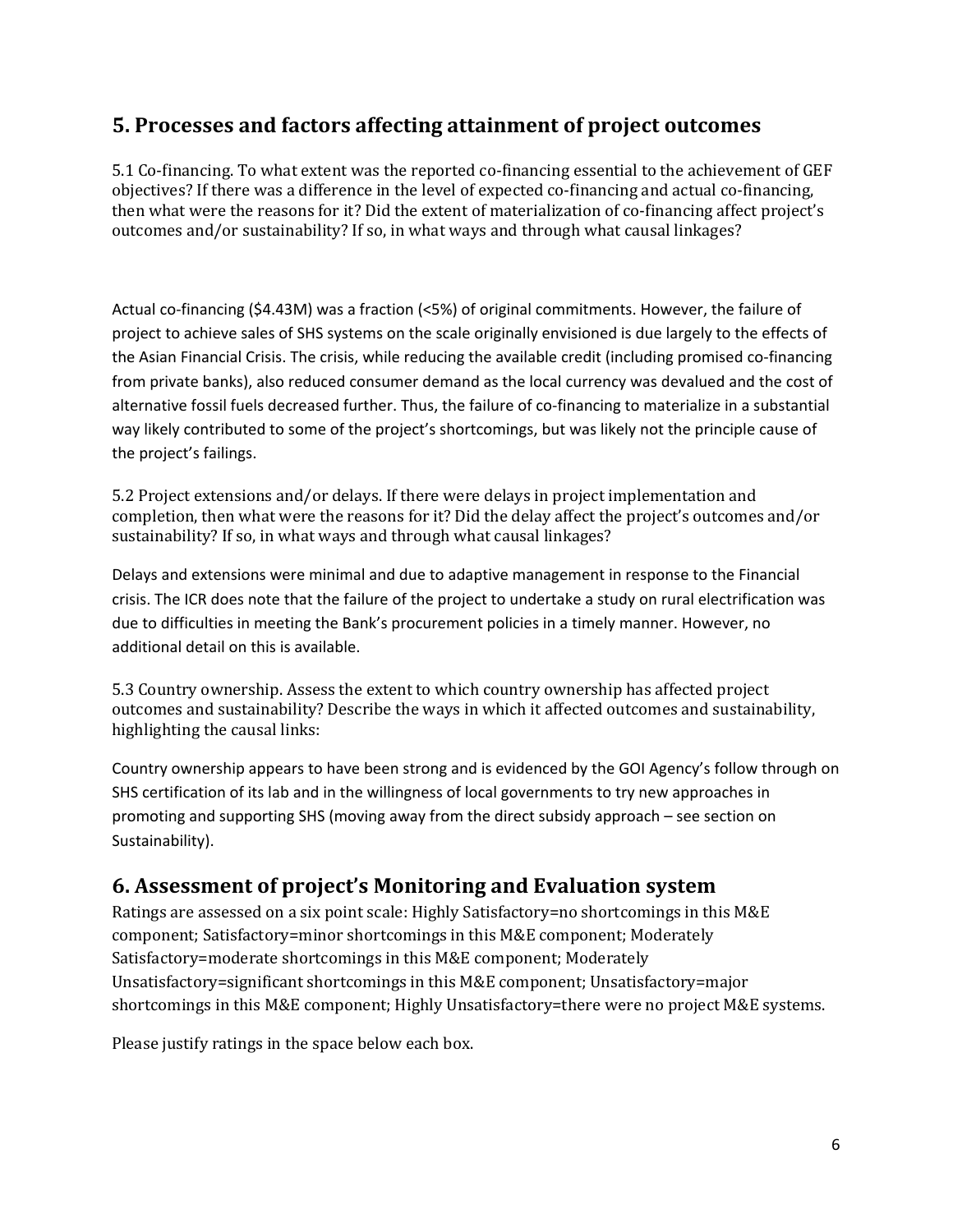| 6.1 M&E Design at entry | Rating: Satisfactory |
|-------------------------|----------------------|
|                         |                      |

The project's M&E system appears to have been well designed with a clear set of performance indicators under each development objective that were both manageable, and results-oriented. The PD states that the performance indicators and targets were developed through a consultative process with stakeholders (PD, pg 20). Moreover, responsibilities for M&E monitoring were delineated in the PD, and included creation of a project implementation support group (PSG), working in close coordination with the project's management. M&E was clearly budgeted (pg 22, PD). Finally, there were provisions for a mid-term review and terminal evaluation, along with regular PIRs.

| 6.2 M&E Implementation | Rating: Satisfactory |
|------------------------|----------------------|
|------------------------|----------------------|

Implementation of the project's M&E systems appears to have occurred in a satisfactory manner. According to the ICR, the project was restructured several times to respond to changing market conditions in hopes of maximizing its development impact and ensuring that project objectives could be achieved to the highest degree possible. Regular PIRs were submitted and a mid-term review was undertaken that led to restructuring of the project's targets. The ICR reports that both the PIRs and MTR were of high quality, and this extends to the quality of the project's ICR. Co-financing is clearly reported as is the extent of achievement of all the project KPIs.

### **7. Assessment of project implementation and execution**

Quality of Implementation includes the quality of project design, as well as the quality of supervision and assistance provided by implementing agency(s) to execution agencies throughout project implementation. Quality of Execution covers the effectiveness of the executing agency(s) in performing its roles and responsibilities. In both instances, the focus is upon factors that are largely within the control of the respective implementing and executing agency(s). A six point rating scale is used (Highly Satisfactory to Highly Unsatisfactory), or Unable to Assess.

Please justify ratings in the space below each box.

| 7.1 Quality of Project Implementation | Rating: Satisfactory |
|---------------------------------------|----------------------|
|---------------------------------------|----------------------|

This project's design was honored by the Bank's senior management in 1998 and the project's design elements have been incorporated in a number of other Bank/GEF PV projects (ICR, pg 4). During project implementation, bank supervision resulted in the project being restructured several times in response to changing market conditions – a clear example of adaptive management. As noted in the ICR, "without these efforts, the project would most likely have been ended much earlier as a matter of routine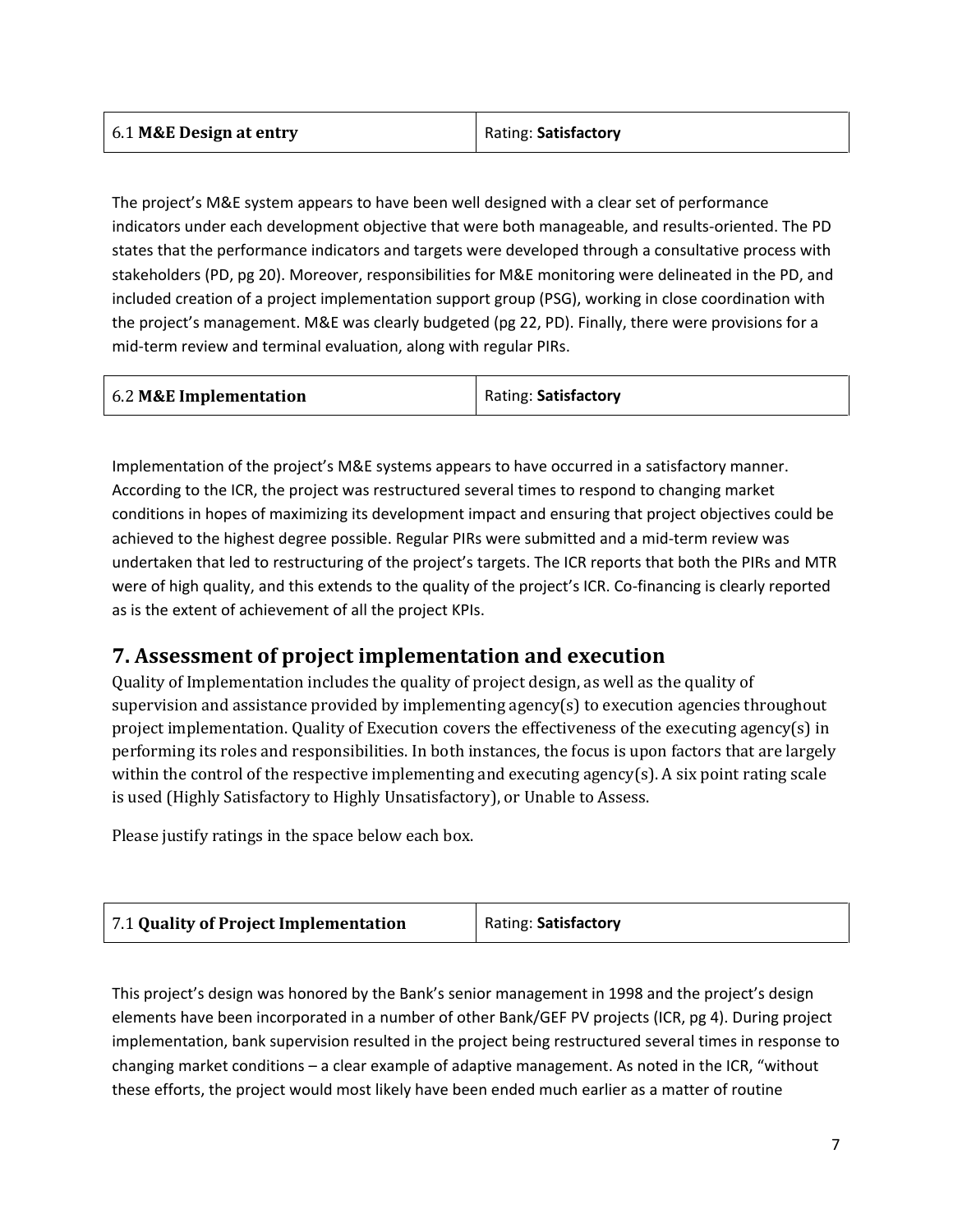portfolio clean up, which would have reduced the benefits achieved by the project up to date, most notably the technical and institutional capacity that has been built up in the country." (ICR, pg 14). ICR reports that field visits were carried out twice per year, and MTR was undertaken in Sept 2000. Reporting is assessed as "candid and complete" in all aspects, and there was reportedly a strong working relationship between the GOI and the Bank. Failures of the project can most likely been attributed to forces beyond the control of the project's management – principally the Asian financial crisis. The only blemish on the project's management is the failure to undertake the study on rural electrification. Details of why this did not occur are not clear from the ICR.

| 7.2 Quality of Project Execution | <b>Rating: Moderately Satisfactory</b> |
|----------------------------------|----------------------------------------|
|----------------------------------|----------------------------------------|

Project execution was carried out by two different GOI agencies, according to the ICR. The principle executing Agency (BPPT), was the main recipient of the technical assistance of the project, and successfully met the objectives it was responsible for – exceeding them in some cases. However, the performance of the DGEEU, charged with implementing the study on renewable energy, was unsatisfactory, as procurement delays led to the ultimate cancellation of this project component. Another aspect of the project execution was carried out by the Project Support Group (PSG) established by the project. Performance of the PSG is assessed as highly satisfactory as it provided substantial support and effective monitoring of project performance throughout the project's implementation (ICR, pg 15). In addition, the ICR notes that PSG took a leading role in designing and managing the process of establishing a partial guarantee facility at a national bank (BRI) for transition to a post-project environment.

#### **8. Assessment of Project Impacts**

8.1 Environmental Change. Describe the changes in environmental stress and environmental status that occurred by the end of the project. Include both quantitative and qualitative changes documented, sources of information for these changes, and how project activities contributed to or hindered these changes. Also include how contextual factors have contributed to or hindered these changes.

No changes in environmental stress or status are noted in the ICR, and reductions in CO2 emissions from the project are minimal. As noted above, the Asian Financial crisis was largely responsible for the failures of the project to have a more significant impact on GHG emissions in the short-term.

8.2 Socioeconomic change. Describe any changes in human well-being (income, education, health, community relationships, etc.) that occurred by the end of the project. Include both quantitative and qualitative changes documented, sources of information for these changes, and how project activities contributed to or hindered these changes. Also include how contextual factors have contributed to or hindered these changes.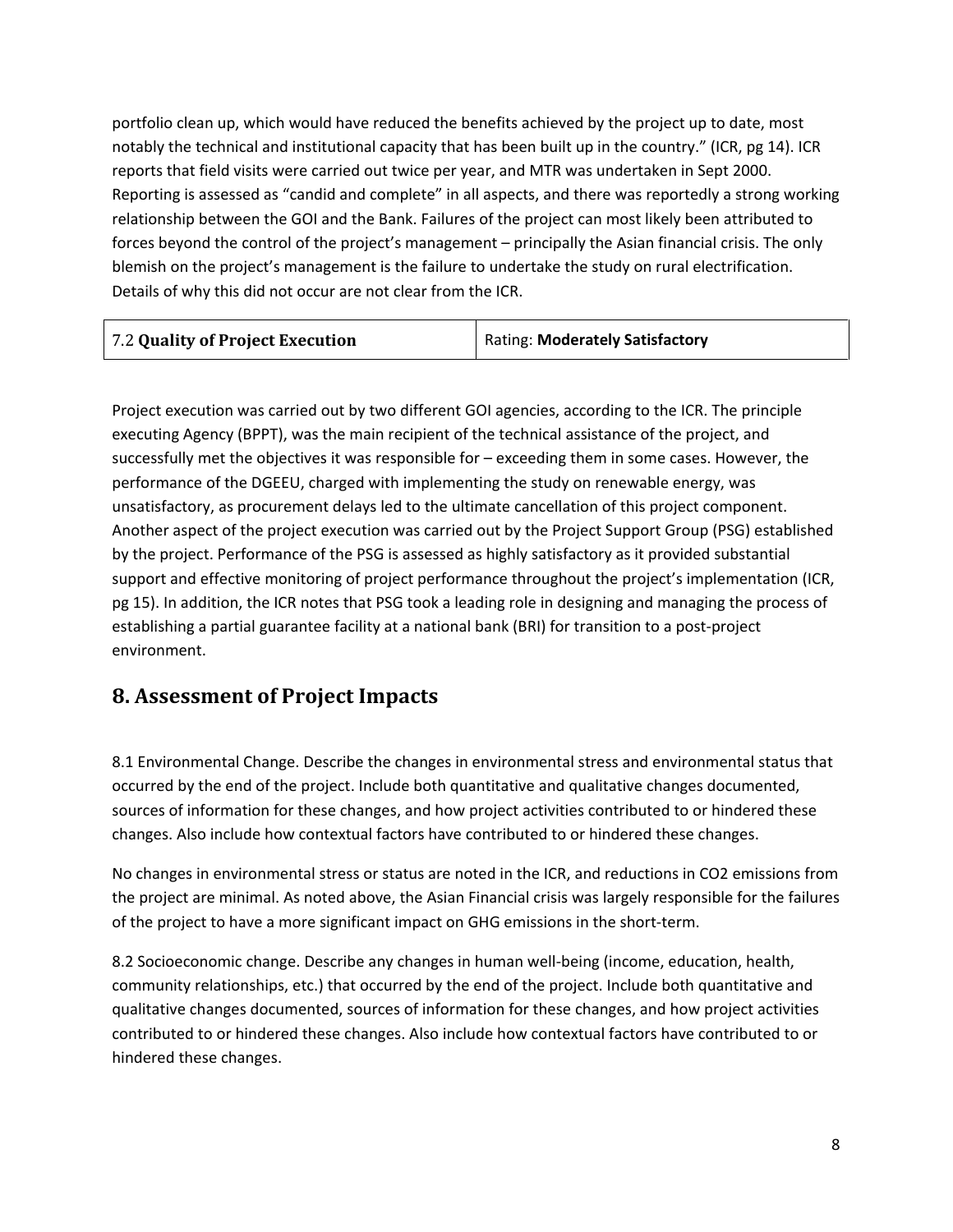As reported in the ICR, a small impact study was undertaken during the course of project implementation, on the impact of SHS. The study found positive impacts of SHS, "ranging from additional lighting for more hours of study by children, reductions in expenditures for kerosene, increased use of the SHS house for social gatherings to enhanced appreciation of the house." (ICR, pg 9). However, SHS was not found to have directly improved household income except in a few households. Moreover, SHS was not found to have affected gender roles, with the exception of possibly reinforcing the role of women in domestic chores such as cooking and cleaning (ICR, pg 9).

8.3 Capacity and governance changes. Describe notable changes in capacities and governance that can lead to large-scale action (both mass and legislative) bringing about positive environmental change. "Capacities" include awareness, knowledge, skills, infrastructure, and environmental monitoring systems, among others. "Governance" refers to decision-making processes, structures and systems, including access to and use of information, and thus would include laws, administrative bodies, trustbuilding and conflict resolution processes, information-sharing systems, etc. Indicate how project activities contributed to/ hindered these changes, as well as how contextual factors have influenced these changes.

a) Capacities – The PV testing laboratory of BPPT (government implementing agency) obtained ISO 17025 accreditation for PV components testing in part due to the support of this project. There are however concerns as to whether the small local market for PV is sufficient to sustain these capabilities.

b) Governance – The Association of Indonesian SHS Dealers, established in 1992, was reactivated in 2000 in part due to the support of this project. This organization's goals are to promote SHS business activities, provide advice to SHS dealers, and inform GOI of SHS market opportunities. ICR reports that 8 companies are currently registered as members, and the Association is working on establishing an accreditation system. ICR also reports that the marketing, business and technical capabilities of SHS dealers have improved and that national quality standards and testing capabilities are in place (ICR, pg 12). In addition, ICR reports that local governments are starting to adopt a market based approach to SHS subsidies – moving away from the direct procurement policy (and subsequent free or highly subsidized distribution to a few households) that reduces the incentive for private firms to move into SHS. Moreover, the GOI is aware that increased adoption of SHS actually reduces government expenditures as less public funds have to be put towards fossil fuel subsidies.

8.4 Unintended impacts. Describe any impacts not targeted by the project, whether positive or negative, affecting either ecological or social aspects. Indicate the factors that contributed to these unintended impacts occurring.

No unintended impacts were reported to have occurred as a result of the project.

8.5 Adoption of GEF initiatives at scale. Identify any initiatives (e.g. technologies, approaches, financing instruments, implementing bodies, legal frameworks, information systems) that have been mainstreamed, replicated and/or scaled up by government and other stakeholders by project end. Include the extent to which this broader adoption has taken place, e.g. if plans and resources have been established but no actual adoption has taken place, or if market change and large-scale environmental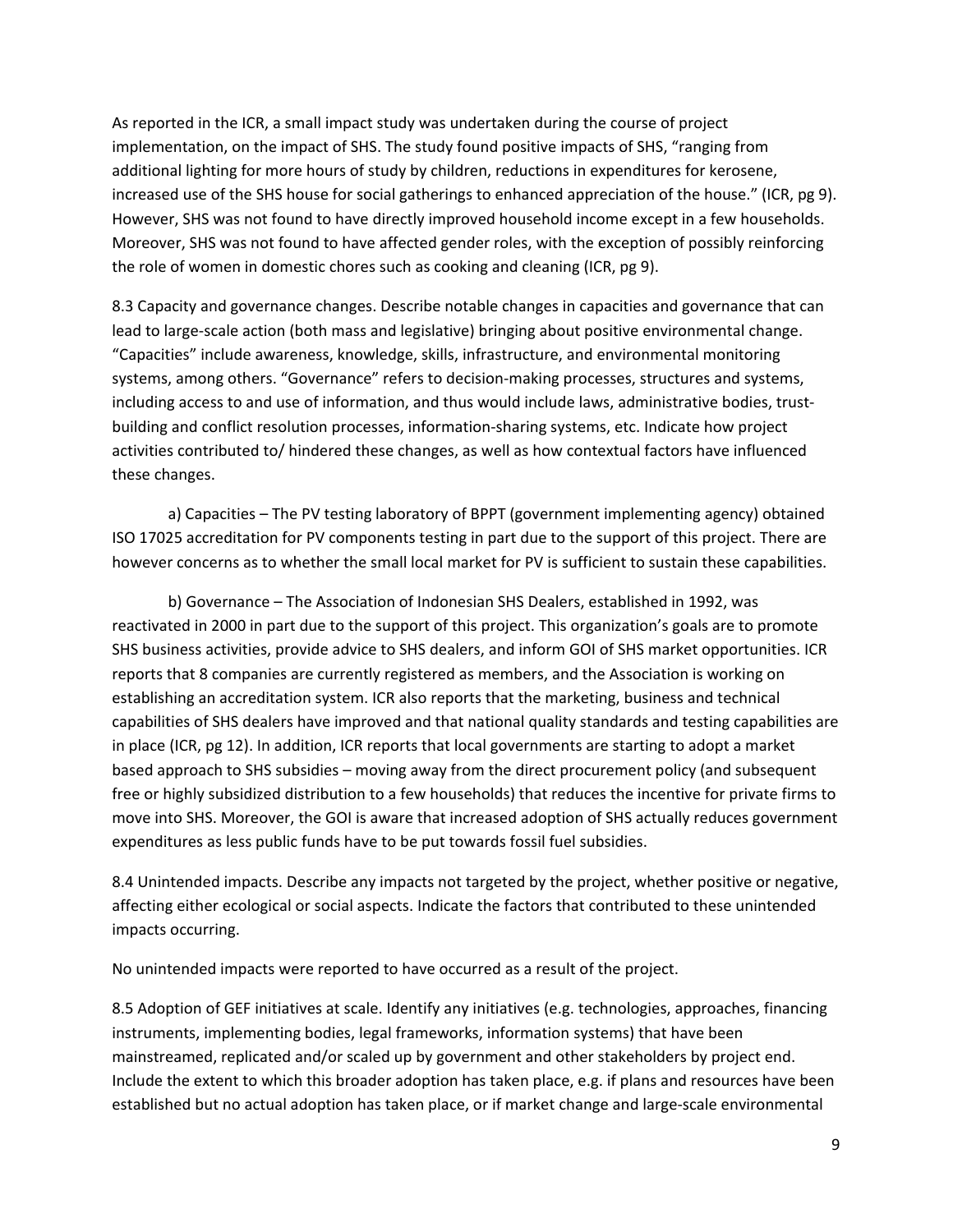benefits have begun to occur. Indicate how project activities and other contextual factors contributed to these taking place. If broader adoption has not taken place as expected, indicate which factors (both project-related and contextual) have hindered this from happening.

Broader adoption of SHS has not occurred, principally due to the effects of the Asian Financial crisis, which severely limited achievement of project outputs. At the same time, there are signs that the steps taken towards creating a more supportive environment for SHS and renewables in Indonesia – from local governments starting to adopt market based approach to SHS subsidies (ICR, pg 13), to the establishment of a credit support facility at BRI national bank - may help facilitate broader adoption of project initiatives. However, the main drivers of such a change, if it were to occur, would be larger market forces that increase the competitiveness of SHS and PV systems, and increases in consumer demand for these products.

## **9. Lessons and recommendations**

9.1 Briefly describe the key lessons, good practices, or approaches mentioned in the terminal evaluation report that could have application for other GEF projects.

As stated in the ICR, experience with the project has generated the following set of lessons:

- A satisfactory business environment is necessary for success in a market development project
- Market-based projects should provide broad scope for companies to adjust product lines and business models to meet changing market signals
- Both front-loaded and performance-based grant support help induce retail market entry by forprofit companies for a variety of reasons.
- Performance-based grants for SHS sales in retail markets should scale down during implementation to facilitate transition of companies to commercial operations
- A convincing end-user audit program and transparent grant releases encourages companies to participate in the project and follow the consumer protection requirements
- Support to financial organizations is necessary to increase their knowledge of the market
- Highly subsidized systems made available to consumers through government and donor supported programs can undercut market development based projects

9.2 Briefly describe the recommendations given in the terminal evaluation.

The ICR offers the following recommendations:

• A carefully designed socio-economic survey mechanism should be built into SHS projects to assess their development impact. The recommendation comes on the back of the success of the survey done in this project. Despite the very short time between initial and follow-up survey, the study provided useful findings.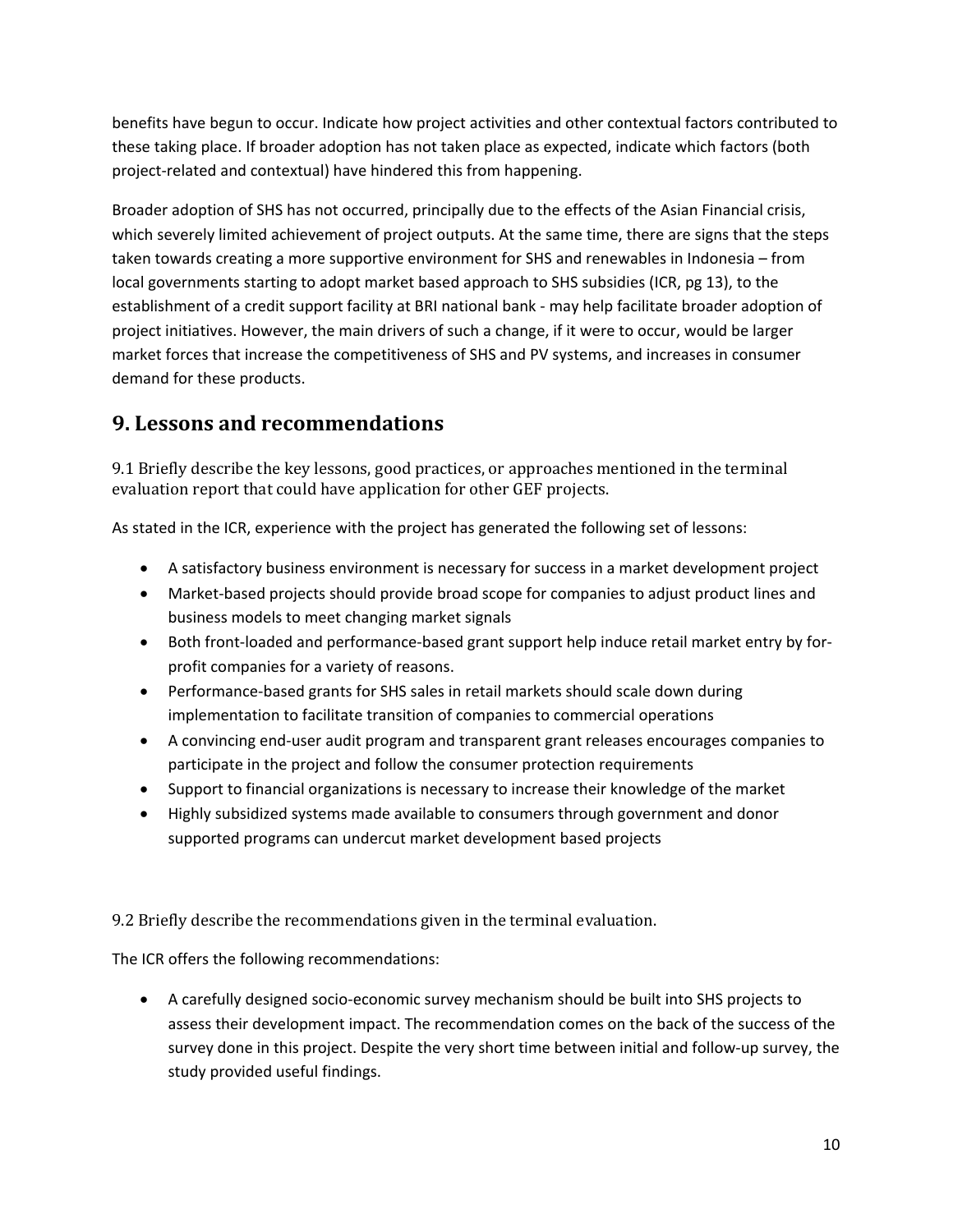• Project design should focus as much on profitability as on affordability. According to the ICR, determining the profit potential necessary to induce risk taking for investment and market development should be a factor in setting grant levels and timing. This factor is seen as being as important as affordability and willingness and ability to pay.